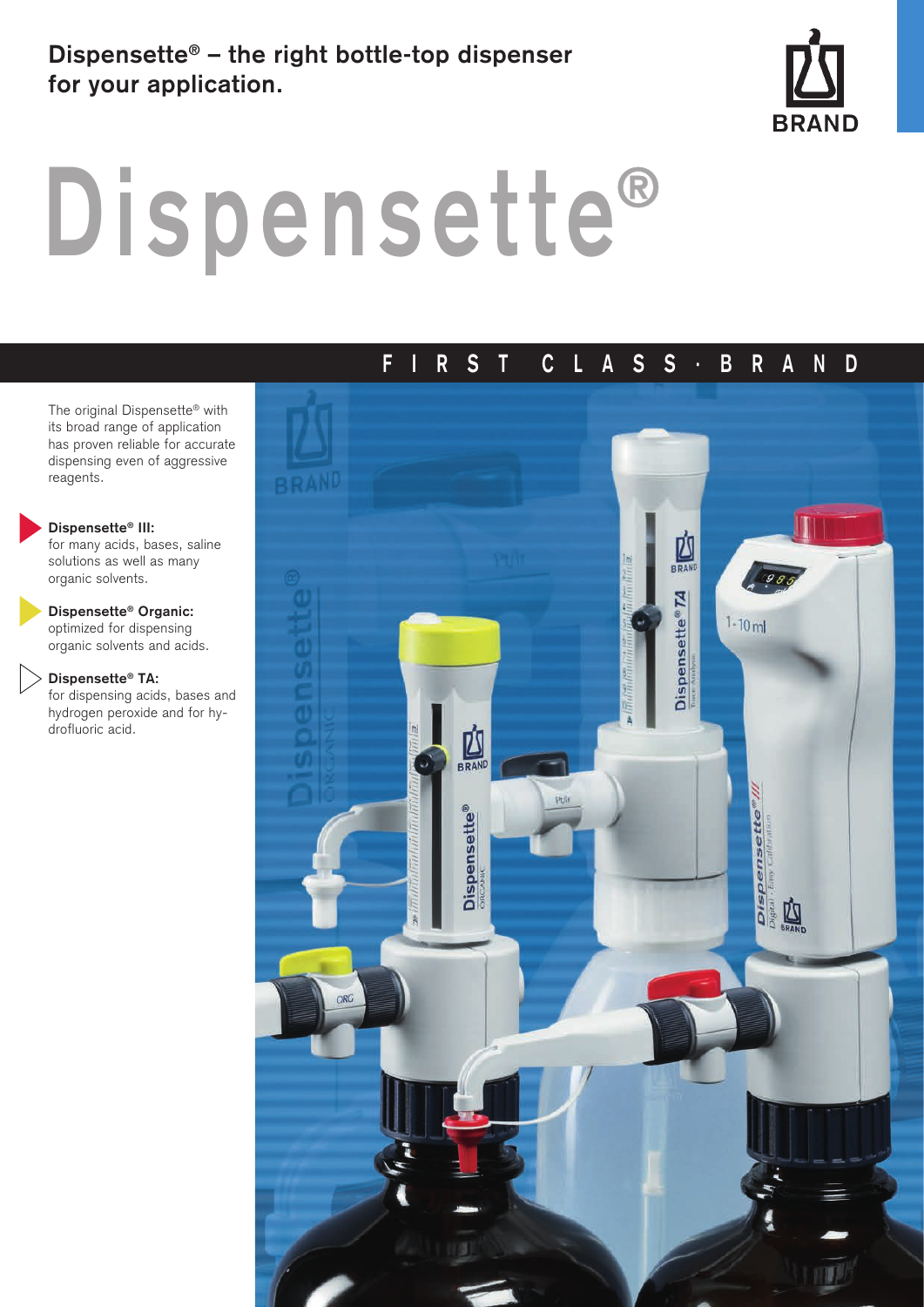

#### **Product features**

- The 45 mm standard thread plus the included adapters fit common lab bottles.
- The valve block can be rotated 360° so that the bottle label always faces the user for safety.
- Telescoping filling tube adjusts to different bottle sizes
- Easy to dismantle for cleaning
- Replaceable filling valves for simple, economical service
- Autoclavable at 121 °C (except for Dispensette<sup>®</sup> TA)
- Conformity certified
- Easy to calibrate and adjust in order to comply with ISO 9001 and GLP guidelines. A positive indicator automatically indicates adjustment from factory settings.

An extensive line of accessories makes possible special dispensing tasks like sterile applications or dispensing from large containers.

#### **Volume adjustment**



#### ■ **Digital · Easy Calibration**

- Digital display: especially easy to read, and dispensing volume can be set accurately and reproducibly (mechanical counter).
- Easy Calibration: Innovative technique for adjustment in seconds without tools.



#### ■ Analog-adjustable

– Fast volume adjustment with analog slide – Simple calibration adjustment with supplied tool.



## ■ **Fixed-volume**

- Fixed-volume for standard applications
- Simple calibration adjustment with supplied tool.

# **Choose your dispenser**

The Dispensette® with its broad range of application has proven reliable for accurate dispensing even of aggressive reagents.

#### **Dispensing with a gentle touch**

We bring 40 years of experience and the most modern manu-



facturing technology to the development and production of bottle-top dispensers. Pistons and cylinders are accurately machined and hand matched to provide a low-wear seal, optimum sliding properties and virtually effortless, onehanded dispensing.

#### **Handling**







The flexible discharge tube with safety handle facilitates serial dispensing. It permits fast and precise dispensing even into narrow test tubes.

#### **Dispensing sterile fluids**

The Dispensette® is completely autoclavable at 121 °C (except for Dispensette<sup>®</sup> TA). Optional microfilters protect the bottle contents from contamination.



#### **Dispensing sensitive reagents**

The drying tube protects sensitive reagents against humidity or  $CO<sub>2</sub>$ .

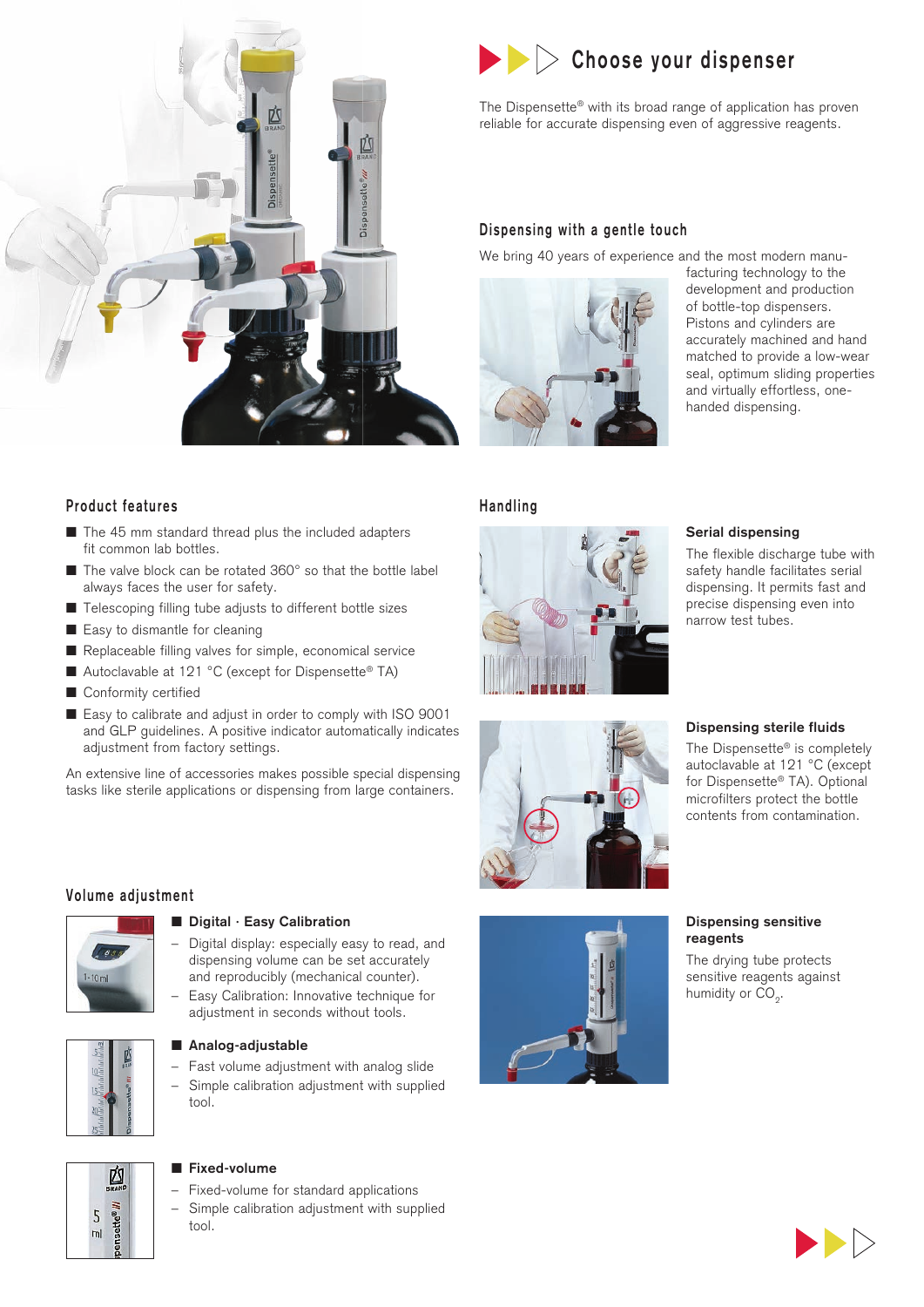

| <b>Dispensette<sup>®</sup></b> III: | borosilicate glass, Al <sub>2</sub> O <sub>3</sub> -ceramic,<br>platinum-iridium, ETFE, FEP, PFA and<br>PP (discharge tube safety screw cap)                               |
|-------------------------------------|----------------------------------------------------------------------------------------------------------------------------------------------------------------------------|
|                                     | Dispensette® Organic: borosilicate glass, Al <sub>o</sub> O <sub>3</sub> -ceramic,<br>tantalum, ETFE, FEP, PFA and PP<br>(discharge tube safety screw cap)                 |
| $\Box$ Dispensette <sup>®</sup> TA: | ETFE, FEP, PFA and PTFE. The<br>purest sapphire is used for the valves.<br>Depending on the design, platinum-<br>iridium or tantalum are available as<br>spring materials. |

Additional information on the Dispensette® (operating manual, SOP, etc.) can be found at www.brand.de

| $\blacktriangleright$ $\blacktriangleright$ Operating limits |  |
|--------------------------------------------------------------|--|
|                                                              |  |
|                                                              |  |

| Dispensette <sup>®</sup> III:       | vapor pressure max. 500 mbar<br>viscosity max. $500 \text{ mm}^2/\text{s}$<br>temperature max. 40 °C<br>density max. $2.2$ g/cm <sup>3</sup> |
|-------------------------------------|----------------------------------------------------------------------------------------------------------------------------------------------|
| Dispensette <sup>®</sup> Organic:   | vapor pressure max. 500 mbar<br>viscosity max. 500 mm <sup>2</sup> /s<br>temperature max. 40 °C<br>density max. $2.2$ g/cm <sup>3</sup>      |
| $\Box$ Dispensette <sup>®</sup> TA: | vapor pressure max. 500 mbar<br>viscosity max. $500 \text{ mm}^2/\text{s}$<br>temperature max. 40 °C<br>density max. $3.8$ g/cm <sup>3</sup> |



# **Dispensette<sup>®</sup> III**

Dispensette® III (color-code red): Its **broad range of application** permits bottle dispensing of aggressive reagents, including concentrated acids such as  $H_3PO_4$ ,  $H_5SO_4$ , bases like NaOH, KOH, saline solutions, as well as many organic solvents.

For such reagents as concentrated  $\overline{H}Cl$  and  $HNO<sub>3</sub>$ , for trifluoroacetic acid (TFA), tetrahydrofuran (THF), dichloromethane and peroxides, we recommend the Dispensette® Organic.

#### **Dispensette ® III, Digital · Easy Calibration**

| Capacity<br>ml           |         | Subdivision<br>ml | $A^*$ < $\pm$<br>% | μl  | $CV^* \leq$<br>% | μl            | without SafetyPrime™<br>recirculation valve<br>Cat. No. | with SafetyPrime™<br>recirculation valve<br>Cat. No. |
|--------------------------|---------|-------------------|--------------------|-----|------------------|---------------|---------------------------------------------------------|------------------------------------------------------|
| $0.2^{\circ}$<br>$\sim$  | $\circ$ | 0.01              | 0.5                | 10  | 0.1              | $\mathcal{D}$ | 4700 320                                                | 4700 321                                             |
| 0.5<br>$\sim$            | 5       | 0.02              | 0.5                | 25  | 0.1              | 5             | 4700 330                                                | 4700 331                                             |
| $\overline{\phantom{a}}$ | 10      | 0.05              | 0.5                | 50  | 0.1              | 10            | 4700 340                                                | 4700 341                                             |
| 2.5<br>$\sim$            | 25      | 0.1               | 0.5                | 125 | 0.1              | 25            | 4700 350                                                | 4700 351                                             |
| 5<br>$\sim$              | 50      | 0.2               | 0.5                | 250 | 0.1              | 50            | 4700 360                                                | 4700 361                                             |



#### **Dispensette ® III, Analog-adjustable**

| Capacity<br>ml                                   | Subdivision<br>ml | $A^* \leq \pm$<br>% | μl  | $CV^* <$<br>% | μl            | without SafetyPrime™<br>recirculation valve<br>Cat. No. | with SafetyPrime™<br>recirculation valve<br>Cat. No. |
|--------------------------------------------------|-------------------|---------------------|-----|---------------|---------------|---------------------------------------------------------|------------------------------------------------------|
| $0.05 - 0.5$                                     | 0.01              | 1.0                 | 5   | 0.2           |               | 4700 100                                                | 4700 101                                             |
| 0.2<br>$\mathcal{D}$<br>$\overline{\phantom{a}}$ | 0.05              | 0.5                 | 10  | 0.1           | $\mathcal{D}$ | 4700 120                                                | 4700 121                                             |
| 0.5<br>5<br>$\overline{\phantom{a}}$             | 0.1               | 0.5                 | 25  | 0.1           | 5             | 4700 130                                                | 4700 131                                             |
| 10<br>$\sim$                                     | 0.2               | 0.5                 | 50  | 0.1           | 10            | 4700 140                                                | 4700 141                                             |
| 2.5<br>25<br>$\sim$                              | 0.5               | 0.5                 | 125 | 0.1           | 25            | 4700 150                                                | 4700 151                                             |
| 5<br>50<br>$\sim$                                | 1.0               | 0.5                 | 250 | 0.1           | 50            | 4700 160                                                | 4700 161                                             |
| $-100$<br>10                                     | 1.0               | 0.5                 | 500 | 0.1           | 100           | 4700 170                                                | 4700 171                                             |

## **Dispensette ® III, Fixed-volume**

| Capacity<br>ml                                                 | $A^*$ < $\pm$<br>$\frac{9}{6}$ | μl | $CV^* \leq$<br>% | μl | without SafetyPrime™<br>recirculation valve<br>Cat. No. | with SafetyPrime™<br>recirculation valve<br>Cat. No. |
|----------------------------------------------------------------|--------------------------------|----|------------------|----|---------------------------------------------------------|------------------------------------------------------|
|                                                                | 0.5                            | 5  | 0.1              |    | 4700 210                                                | 4700 211                                             |
| 2                                                              | 0.5                            | 10 | 0.1              | 2  | 4700 220                                                | 4700 221                                             |
| 5                                                              | 0.5                            | 25 | 0.1              | 5  | 4700 230                                                | 4700 231                                             |
| 10                                                             | 0.5                            | 50 | 0.1              | 10 | 4700 240                                                | 4700 241                                             |
| Special fixed volumes: 0.5-100 ml (please state when ordering) |                                |    |                  |    | 4700 290                                                | 4700 291                                             |

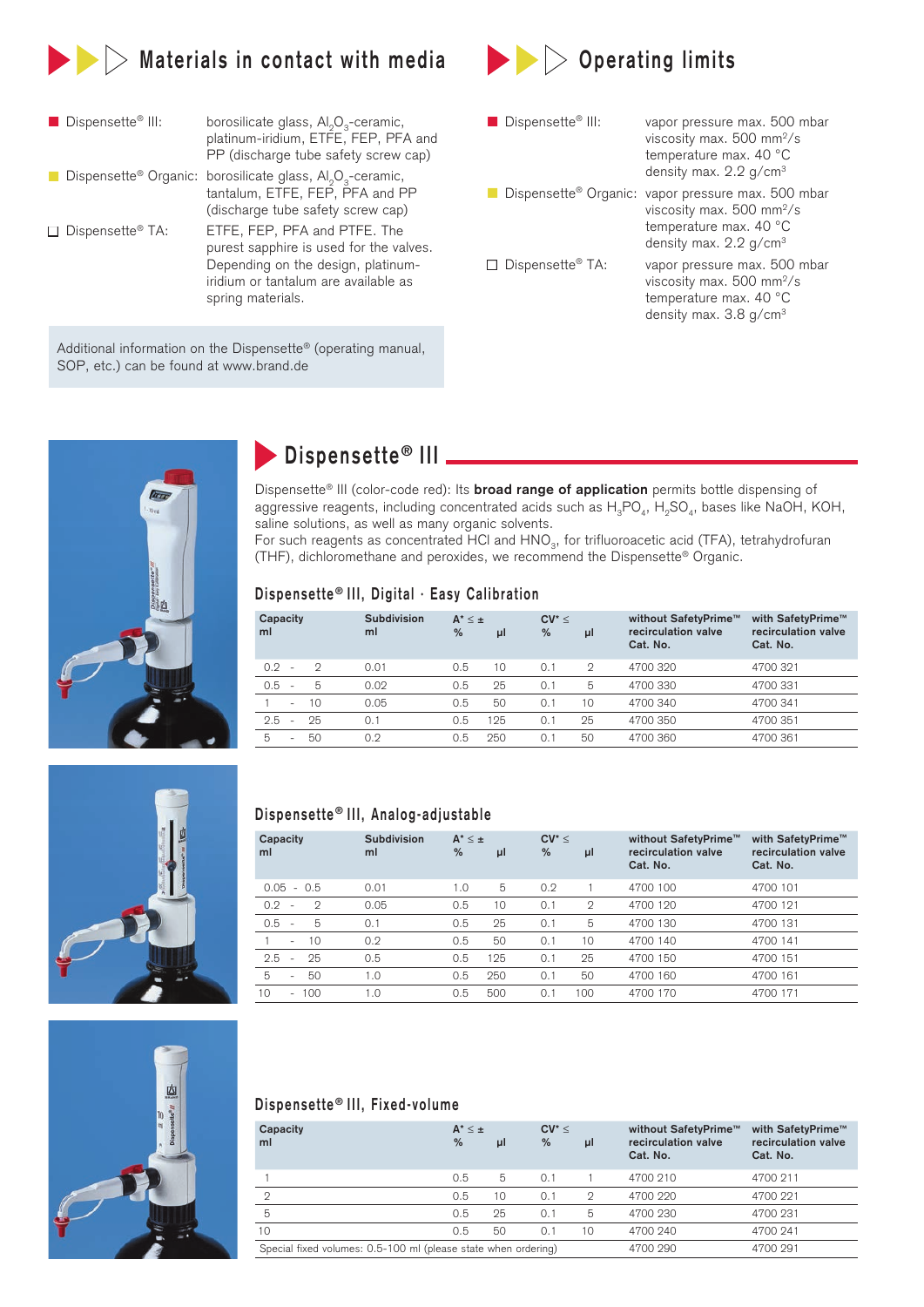The Dispensette® Organic (yellow color-code) is ideal for dispensing of **organic solvents** including chlorinated and fluorinated hydrocarbons (e.g., trichlorotrifluoroethane and dichloromethane), **concentrated acids (e.g., HCl and HNO<sub>3</sub>)**, trifluoroacetic acid (TFA), tetrahydofuran (THF) and peroxides. For bases and saline solutions we recommend the Dispensette<sup>®</sup> III.

### **Dispensette ® Organic, Digital · Easy Calibration**

| Capacity<br>ml                        | Subdivision<br>ml | $A^*$ < $\pm$<br>% | μl  | $CV^* <$<br>% | μI | without SafetyPrime™<br>recirculation valve<br>Cat. No. | with SafetyPrime™<br>recirculation valve<br>Cat. No. |
|---------------------------------------|-------------------|--------------------|-----|---------------|----|---------------------------------------------------------|------------------------------------------------------|
| 0.5<br>-5<br>٠.                       | 0.02              | 0.5                | 25  | 0.1           | 5  | 4730 330                                                | 4730 331                                             |
| 10<br>$\sim$                          | 0.05              | 0.5                | 50  | 0.1           | 10 | 4730 340                                                | 4730 341                                             |
| 2.5<br>25<br>$\overline{\phantom{a}}$ | 0.1               | 0.5                | 125 | 0.1           | 25 | 4730 350                                                | 4730 351                                             |
| 5<br>50<br>۰                          | 0.2               | 0.5                | 250 | 0.1           | 50 | 4730 360                                                | 4730 361                                             |

## **Dispensette ® Organic, Analog-adjustable**

| Capacity<br>ml      | Subdivision<br>ml | $A^* \leq \pm$<br>% | μl  | $CV^* \leq$<br>% | μl  | without SafetyPrime™<br>recirculation valve<br>Cat. No. | with SafetyPrime™<br>recirculation valve<br>Cat. No. |
|---------------------|-------------------|---------------------|-----|------------------|-----|---------------------------------------------------------|------------------------------------------------------|
| 0.5<br>-5<br>$\sim$ | 0.1               | 0.5                 | 25  | 0.1              | 5   | 4730 130                                                | 4730 131                                             |
| 10<br>$\sim$        | 0.2               | 0.5                 | 50  | 0.1              | 10  | 4730 140                                                | 4730 141                                             |
| 2.5<br>25<br>$\sim$ | 0.5               | 0.5                 | 125 | 0.1              | 25  | 4730 150                                                | 4730 151                                             |
| 5<br>50<br>٠        | 1.0               | 0.5                 | 250 | 0.1              | 50  | 4730 160                                                | 4730 161                                             |
| $-100$<br>10        | 1.0               | 0.5                 | 500 | $0$ .            | 100 | 4730 170                                                | 4730 171                                             |

#### **Dispensette ® Organic, Fixed-volume**

| Capacity<br>ml                                               | $A^*$ < $\pm$<br>% | μl       | $CV^* \leq$<br>$\%$ | ul | without SafetyPrime™<br>recirculation valve<br>Cat. No. | with SafetyPrime™<br>recirculation valve<br>Cat. No. |
|--------------------------------------------------------------|--------------------|----------|---------------------|----|---------------------------------------------------------|------------------------------------------------------|
| 5                                                            | 0.5                | 25       | 0.1                 | 5  | 4730 230                                                | 4730 231                                             |
| 10                                                           | 0.5                | 50       | 0.1                 | 10 | 4730 240                                                | 4730 241                                             |
| Special fixed volumes: 2-100 ml (please state when ordering) |                    | 4730 290 | 4730 291            |    |                                                         |                                                      |

 $\blacksquare$  Dispensette® TA  $<$ 

Dispensette® TA is a special instrument for dispensing high-purity acids, alkalis, and hydrogen peroxide for trace analysis. This instrument is also suitable for dispensing hydrofluoric acid (HF) with Pt/ Ir valva spring. Further information can be found at www.brand.de, or you can request our detailed brochure.

### **Dispensette ® TA\*\*, Analog-adjustable**

| Capacity<br>ml | Valce spring          | Subdivision $A^* \leq \pm$<br>ml | $\%$ | ul | $CV^* <$<br>$\%$ | μl | without SafetyPrime™<br>recirculation valve<br>Cat. No. | with SafetvPrime™<br>recirculation valve<br>Cat. No. |
|----------------|-----------------------|----------------------------------|------|----|------------------|----|---------------------------------------------------------|------------------------------------------------------|
| $1 - 10$       | Platinium-Iridium 0.2 |                                  | 0.5  | 50 | O. 1             | 10 | 4740 040                                                | 4740 041                                             |
| $1 - 10$       | Tantalum              | በ 9                              | 0.5  | 50 |                  | 10 | 4740 240                                                | 4740 241                                             |

\* All dispensers calibrated to deliver (TD, Ex). Error limits according to the nominal capacity (= maximum volume) indicated on the instrument, obtained with instrument and distilled water at equilibrium with ambient temperature at 20 °C, and with smooth, steady operation. The error limits are well within the limits of DIN EN ISO 8655-5. Conformity certified to DIN 12 600.

 $A = Accuracy, CV = Coefficient of variation$ 

\*\* Not autoclavable. Not suitable for organic solvents.











**Dispensette ® Organic**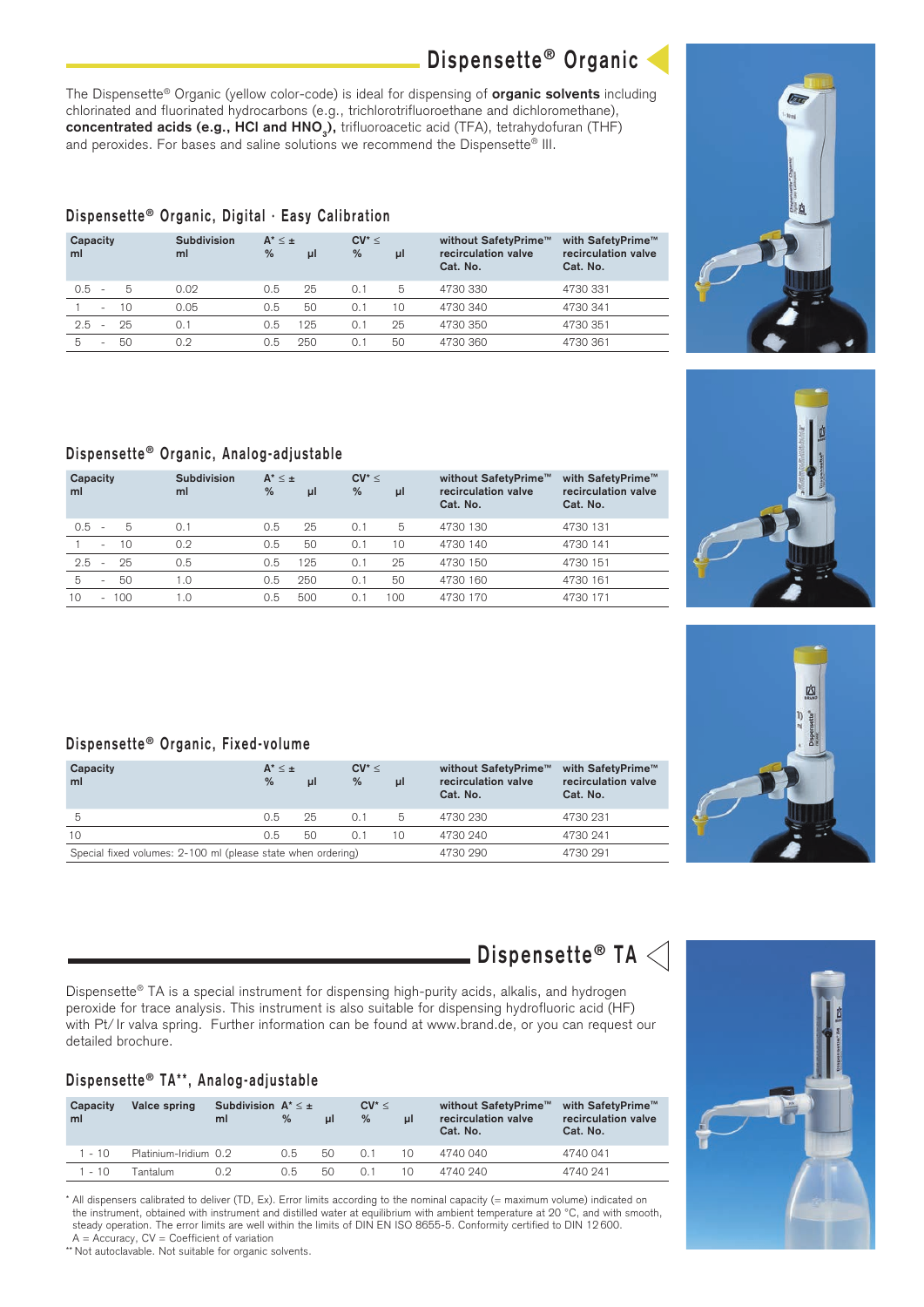

# **Dispenser selection chart**

| Reagent                     | Disp. III | Disp.<br>Organic |
|-----------------------------|-----------|------------------|
| Acetaldehyde                | $\! + \!$ | $^{+}$           |
| Acetic acid (glacial), 100% | $^{+}$    | $+$              |
| Acetic acid, 96%            | $^{+}$    | $+$              |
| Acetic anhydride            |           | $\! +$           |
| Acetone                     | $^{+}$    | $\! + \!$        |
| Acetonitrile                | $^{+}$    | $\! +$           |
| Acetophenone                |           | $\! + \!$        |
| Acetyl chloride             |           | $^{+}$           |
| Acetylacetone               | $^{+}$    | $^{+}$           |
| Acrylic acid                | $^{+}$    | $+$              |
| Acrylonitrile               | $^{+}$    | $\! + \!$        |
| Adipic acid                 | $^{+}$    |                  |
| Allyl alcohol               | $^{+}$    | $^{+}$           |
| Aluminium chloride          | $^{+}$    |                  |
| Amino acids                 | $^{+}$    |                  |
| Ammonia, 20%                | $^{+}$    | $^{+}$           |
| Ammonia, 20-30%             |           | $\ddot{}$        |
| Ammonium chloride           | $^{+}$    |                  |
| Ammonium fluoride           | $^{+}$    |                  |
| Ammonium sulfate            | $^{+}$    |                  |
| n-Amyl acetate              | $^{+}$    | $^{+}$           |
| Amyl alcohol (Pentanol)     | $^{+}$    | $^{+}$           |
| Amyl chloride               |           |                  |
| (Chloropentane)             |           | $^{+}$           |
| Aniline                     | $^{+}$    | $^{+}$           |
| Barium chloride             | $\! + \!$ |                  |
| Benzaldehyde                | $+$       | $\! +$           |
| Benzene (Benzol)            | $^{+}$    | $^{+}$           |
| Benzine (Petroleum ben-     |           |                  |
| zine), bp 70-180 °C         |           | $^{+}$           |
| Benzoyl chloride            | $^{+}$    | $^{+}$           |
| Benzyl alcohol              | $^{+}$    | $\! + \!$        |
| Benzylamine                 | $^{+}$    | $\! +$           |
| Benzylchloride              | $^{+}$    | $^{+}$           |
| Boric acid, 10%             | $^{+}$    | $^{+}$           |
| Bromobenzene                | $^{+}$    | $^{+}$           |
| Bromonaphthalene            | $^{+}$    | $^{+}$           |
| <b>Butanediol</b>           | $^{+}$    | $^{+}$           |
| 1-Butanol                   | $^{+}$    | $^{+}$           |
| n-Butyl acetate             | $^{+}$    | $^{+}$           |
| Butyl methyl ether          | $^{+}$    | $^{+}$           |
| Butylamine                  | $^{+}$    | $^{+}$           |
| Butyric acid                | $^{+}$    | $\! + \!$        |
| Calcium carbonate           | $^{+}$    |                  |
| Calcium chloride            | $^{+}$    |                  |
| Calcium hydroxide           | $^{+}$    |                  |
| Calcium hypochlorite        | $^{+}$    |                  |
| Carbon tetrachloride        |           | $\! +$           |
| Chloro naphthalene          | $^{+}$    | $\! + \!$        |
| Chloroacetaldehyde, 45%     | $^{+}$    | $^{+}$           |
| Chloroacetic acid           | $^{+}$    | $^{+}$           |
| Chloroacetone               | $^{+}$    | $^{+}$           |
| Chlorobenzene               | $^{+}$    | $\! + \!$        |
| Chlorobutane                | $^{+}$    | $\! + \!$        |
| Chloroform                  |           | $\! + \!$        |
| Chlorosulfonic acid         |           | $\! + \!$        |
| Chromic acid, 50%           | $^{+}$    | $\! + \!$        |
| Chromosulfuric acid         | $^{+}$    |                  |
| Copper sulfate              | $^{+}$    |                  |
| Cresol                      |           | $^{+}$           |
| Cumene (Isopropyl benzene)  | $^{+}$    | $\ddot{}$        |

| Reagent                                    | Disp. III         | Disp.            |
|--------------------------------------------|-------------------|------------------|
|                                            |                   | Organic          |
| Cyclohexane                                |                   | $^{+}$           |
| Cyclohexanone                              | $^{+}$            |                  |
| Cyclopentane                               |                   | $^{+}$           |
| Decane                                     | $^{+}$            | $^+$             |
| 1-Decanol                                  | $^{+}$            | $^{+}$           |
| Dibenzyl ether                             | $\qquad \qquad +$ |                  |
| Dichloroacetic acid                        |                   | $^{+}$           |
| Dichlorobenzene                            | $^{+}$            | $\! + \!$        |
| Dichloroethane                             |                   | $+$              |
| Dichloroethylene                           |                   | $\! + \!$        |
| Dichloromethane                            |                   | $^{+}$           |
| Diesel oil (Heating oil),<br>bp 250-350°C  |                   | $^{+}$           |
| Diethanolamine                             | $^{+}$            | $^{+}$           |
| Diethyl ether                              |                   |                  |
| Diethylamine                               | $^{+}$            | $^{+}$           |
|                                            |                   |                  |
| 1.2 Diethylbenzene<br>Diethylene glycol    | $^{+}$<br>$^{+}$  | $^{+}$           |
| Dimethyl sulfoxide (DMSO)                  | $^{+}$            | $^{+}$           |
| Dimethylaniline                            | $^{+}$            |                  |
| Dimethylformamide (DMF)                    | $^{+}$            | $^{+}$           |
| 1.4 Dioxane                                |                   |                  |
|                                            |                   | $^{+}$           |
| Diphenyl ether<br>Essential oil            | $^{+}$            |                  |
|                                            |                   | $^{+}$           |
| Ethanol                                    | $^{+}$            | $\! + \!$        |
| Ethanolamine<br>Ethyl acetate              | $^{+}$            | $+$              |
|                                            | $^{+}$            | $^+$             |
| Ethylbenzene<br>Ethylene chloride          |                   | $^{+}$           |
| Fluoroacetic acid                          |                   | $^+$             |
|                                            |                   | $^{+}$           |
| Formaldehyde, 40%<br>Formamide             | $^{+}$            |                  |
| Formic acid, 100%                          | $^{+}$            | $^{+}$<br>$^{+}$ |
| Glycerol                                   | $^{+}$            | $\! + \!\!\!\!$  |
| Glycol (Ethylene glycol)                   | $^{+}$            | $^{+}$           |
| Glycolic acid, 50%                         | $^{+}$            |                  |
| Heating oil (Diesel oil),<br>bp 250-350 °C |                   | $^{+}$           |
| Heptane                                    |                   |                  |
| Hexane                                     |                   | $^{+}$           |
| Hexanoic acid                              | $^{+}$            | $^{+}$           |
| Hexanol                                    | $^{+}$            | $^{+}$           |
| Hydriodic acid                             | $^{+}$            | $^{+}$           |
| Hydrobromic acid                           |                   | $^{+}$           |
| Hydrochloric acid, 20%                     |                   | $^{+}$           |
| Hydrochloric acid, 20-37%                  | $^{+}$            |                  |
| Hydrogen peroxide, 35%                     |                   | $^+$             |
| Isoamyl alcohol                            |                   | $^{+}$<br>$^{+}$ |
| Isobutanol                                 | $^{+}$<br>$^{+}$  | $^{+}$           |
| Isooctane                                  |                   | $^+$             |
| Isopropanol (2-Propanol)                   |                   |                  |
| Isopropyl ether                            | $^{+}$<br>$^{+}$  | $+$<br>$^+$      |
| Lactic acid                                | $^{+}$            |                  |
| Methanol                                   | $^{+}$            | $^{+}$           |
| Methoxybenzene                             | $^{+}$            | $\! + \!$        |
| Methyl benzoate                            | $^{+}$            | $^{+}$           |
| Methyl butyl ether                         |                   |                  |
| Methyl ethyl ketone                        | $^{+}$<br>$^{+}$  | $\! +$<br>$^{+}$ |
| Methyl formate                             | $^{+}$            | $\! + \!$        |
| Methyl propyl ketone                       | $^{+}$            | $^{+}$           |
|                                            |                   |                  |

| Reagent                                  | Disp. III                | Disp.<br>Organic |
|------------------------------------------|--------------------------|------------------|
| Mineral oil (Engine oil)                 | $^{+}$                   | $^{+}$           |
| Monochloroacetic acid                    | $^{+}$                   | $^{+}$           |
| Nitric acid, 30%                         | $\overline{+}$           | $^{+}$           |
| Nitric acid, 30-70% *                    |                          | $\ddot{}$        |
| Nitrobenzene                             | $^{+}$                   | $^{+}$           |
| Oleic acid                               | $+$                      | $\ddot{}$        |
| Oxalic acid                              | $^{+}$                   |                  |
| n-Pentane                                |                          | $^{+}$           |
| Peracetic acid                           |                          | $^{+}$           |
| Perchloric acid                          | $^{+}$                   | $^{+}$           |
| Perchloroethylene                        |                          | $^{+}$           |
| Petroleum, bp 180-220 °C                 |                          | $\! +$           |
| Petroleum ether, 40-70 °C                |                          | $\ddot{}$        |
| Phenol                                   | $^{+}$                   | $^{+}$           |
| Phenylethanol                            | $\overline{+}$           | $\ddot{}$        |
| Phenylhydrazine                          | $\overline{+}$           | $^{+}$           |
| Phosphoric acid, 85%                     | $\overline{+}$           | $\ddot{}$        |
| Phosphoric acid, 85% +                   | $^{+}$                   | $\ddot{}$        |
| Sulfuric acid, 98%, 1:1                  |                          |                  |
| Piperidine                               | $^{+}$                   | $^{+}$           |
| Potassium chloride                       | $\overline{+}$           |                  |
| Potassium dichromate                     | $\overline{+}$           |                  |
| Potassium hydroxide                      | $^{+}$                   |                  |
| Potassium permanganate                   | $^{+}$                   |                  |
| Propionic acid                           | $^{+}$                   | $^{+}$           |
| Propylene glycol                         | $\overline{+}$           | $\ddot{}$        |
| (Propanediol)                            |                          |                  |
| Pyridine                                 | $^{+}$                   | $^{+}$           |
| Pyruvic acid                             | $\overline{+}$           | $\ddot{}$        |
| Salicylaldehyde                          | $^{+}$                   | $^{+}$           |
| Scintilation fluid                       | $\overline{+}$           | $\ddot{}$        |
| Silver acetate                           | $^{+}$                   |                  |
| Silver nitrate<br>Sodium acetate         | $^{+}$<br>$\overline{+}$ |                  |
| Sodium chloride                          | $^{+}$                   |                  |
| Sodium dichromate                        | $^{+}$                   |                  |
| Sodium fluoride                          | $^{+}$                   |                  |
| Sodium hydroxide, 30%                    | $\overline{+}$           |                  |
| Sodium hypochlorite                      | $^{+}$                   |                  |
| Sulfuric acid, 98%                       | $^{+}$                   | $^{+}$           |
| Tartaric acid                            | $^{+}$                   |                  |
| Tetrachloroethylene                      |                          | $^{+}$           |
| $\overline{**}$<br>Tetrahydrofuran (THF) |                          | $^{+}$           |
| Tetramethylammonium                      |                          |                  |
| hydroxide                                | $^{+}$                   |                  |
| <b>I</b> oluene                          |                          | $^{+}$           |
| Trichloroacetic acid                     |                          | $^{+}$           |
| Trichlorobenzene                         |                          | $^{+}$           |
| Trichloroethane                          |                          | $^{+}$           |
| Trichloroethylene                        |                          | $^{+}$           |
| Trichlorotrifluoro ethane                |                          | $^{+}$           |
| Triethanolamine                          | $^{+}$                   | $^{+}$           |
| Triethylene glycol                       | $^{+}$                   | $^{+}$           |
| Trifluoro ethane                         |                          | $\! + \!$        |
| Trifluoroacetic acid (TFA)               |                          | $^{+}$           |
| Turpentine                               |                          | $^{+}$           |
| Urea                                     | $^{+}$                   |                  |
| Xylene                                   |                          | $^{+}$           |
| Zinc chloride, 10%                       | $^{+}$                   |                  |
| Zinc sulfate, 10%                        | $^{+}$                   |                  |
|                                          |                          |                  |

**For dispensing HF, we recommend the use of the Dispensette® TA bottle-top dispenser with platinum-iridium valve spring (Cat. No. 4740 041).**

\* use ETFE/PTFE bottle adapter \*\* use PTFE seal

The above recommendations reflect testing completed prior to publication. Always follow instructions in the operating manual of the instrument as well as the reagent manufacturer's specifications. In addition<br>to these chemicals, a variety of organic and inorganic saline solutions (e.g., biological buffers), biological<br>deterg

#### **Areas of application**

| <b>Bases</b>                 | <b>Saline solutions</b> | <b>Acids</b>                     | <b>Organic solvents</b><br>polar | non-polar | Hydrofluoric acid<br>$ $ (HF) |
|------------------------------|-------------------------|----------------------------------|----------------------------------|-----------|-------------------------------|
| Dispensette <sup>®</sup> III |                         |                                  |                                  |           |                               |
|                              |                         | Dispensette <sup>®</sup> Organic |                                  |           |                               |
|                              |                         |                                  |                                  |           | Dispensette <sup>®</sup> TA   |

Methylene chloride